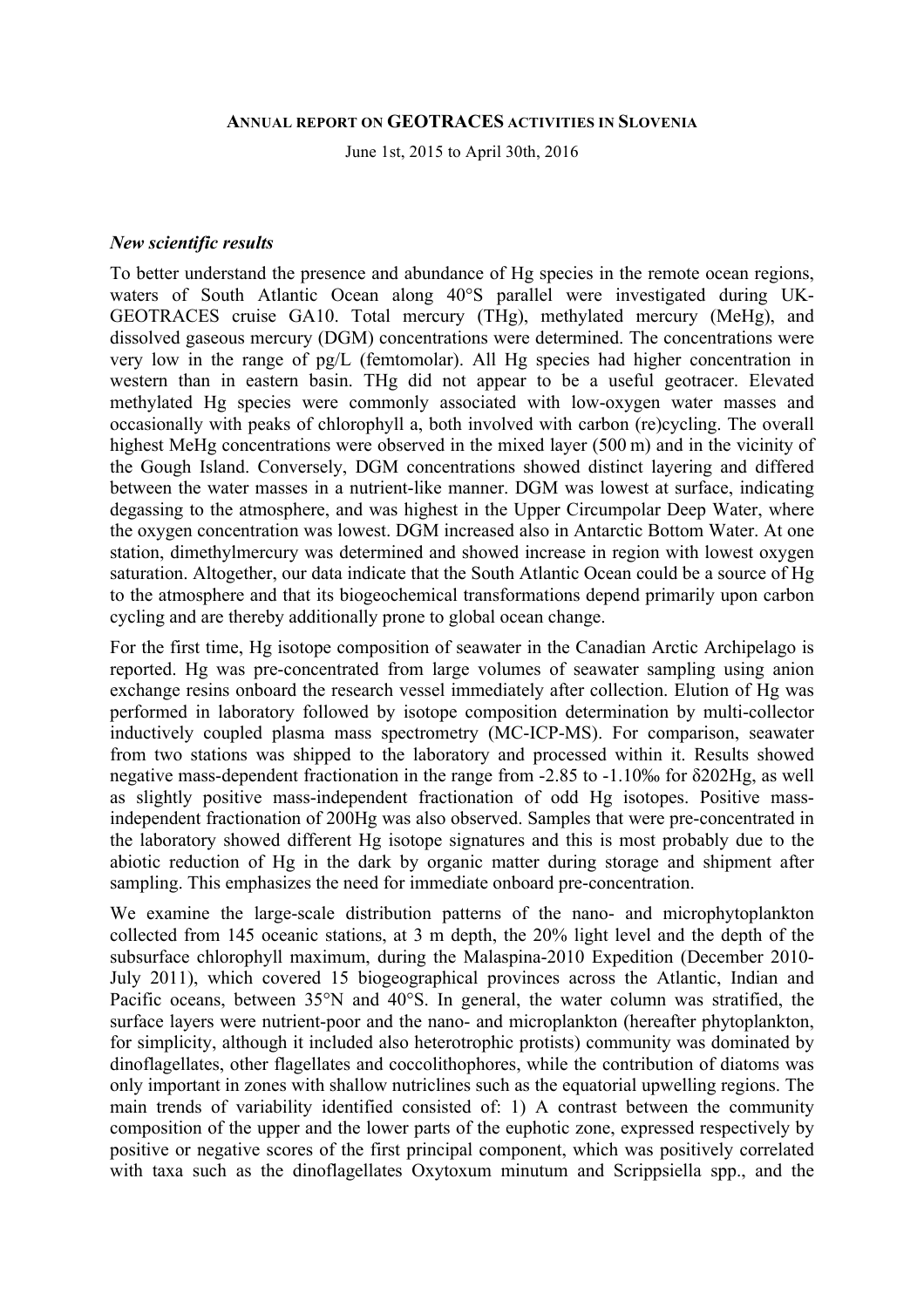coccolithophores Discosphaera tubifera and Syracosphaera pulchra (HOL and HET), and negatively correlated with taxa like Ophiaster hydroideus (coccolithophore) and several diatoms, 2) a general abundance gradient between phytoplankton-rich regions with high abundances of dinoflagellate, coccolithophore and ciliate taxa, and phytoplankton-poor regions (second principal component), 3) differences in dominant phytoplankton and ciliate taxa among the Atlantic, the Indian and the Pacific oceans (third principal component) and 4) the occurrence of a diatom-dominated assemblage (the fourth principal component assemblage), including several pennate taxa, Planktoniella sol, Hemiaulus hauckii and Pseudo-nitzschia spp., in the divergence regions. Our findings indicate that consistent assemblages of co-occurring phytoplankton taxa can be identified and that their distribution is best explained by a combination in different degrees of both environmental and historical influences.

The possibility of tracing routes of dense waters toward and within the ocean abyss by the use of an extended set of observed physical and biochemical parameters was explored. To this purpose, we employ mercury, isotopic oxygen, biopolymeric carbon and its constituents, together with indicators of microbial activity and bacterial diversity found in bottom waters of the Eastern Mediterranean. In this basin, which has been considered as a miniature global ocean, two competing sources of bottom water (one in the Adriatic and one in the Aegean seas) contribute to the ventilation of the local abyss. Moreover, as the near-bottom development of exogenous bacterial communities transported by convectively-generated water masses in the abyss can provide a persistent trace of episodic events, intermittent flows like those generating abyssal waters in the Eastern Mediterranean basin may become detectable beyond the availability of concomitant measurements.

Our research performed in the Gulf of Trieste confirmed that, on an annual scale, the Gulf acts as a sink of CO2 that is strongly controlled by the seasonal variability of the water temperature, biological processes, wind speed and riverine inputs. The results also indicated that the buffer capacity of the Gulf of Trieste is relatively high, meaning that its waters are not particularly exposed to acidification processes.

Large volumes of seawater were sampled monthly from December 2011 to October 2012 in the southeastern part of the Gulf of Trieste (northern Adriatic Sea) in order to study the seasonal changes of colloidal organic matter (COM) concentrations, its origin and composition. The lipid fraction increased up to 2-fold and the polysaccharide fraction remained nearly constant while protein fraction decreased, reflected in a higher C/N (28) molar ratio. Also, higher concentrations of humics were observed in late spring – early summer probably due to local freshwater discharges in spring. An increase of lipid fraction and nearly constant polysaccharide content in late spring - early summer, in parallel with agglomeration of high molecular weight (>200 kDa) macromolecules, indicates the possible formation of macroaggregates, which has been periodically occurred in the northern Adriatic Sea in the past.

Sequential nutrient regeneration and organic matter (OM) degradation were studied in surface coastal sediments of the Gulf of Trieste (northern Adriatic Sea). Nutrient budgets at the sediment-water interface of this sandy coastal sediment showed intensive anoxic recycling of inorganic N, but low P and Si cycling in all redox phases.

Deposition of riverine suspended solids affects operations in ports located in the proximity of river mouths. The Rižana River is the main source of riverine solids in the shallow Bay of Koper (Gulf of Trieste, northern Adriatic Sea). The mean discharge increases rapidly in relation to high precipitation, typical of spring and autumn. During such events, the runoff leads to torrential river flow with high concentration of suspended solids which are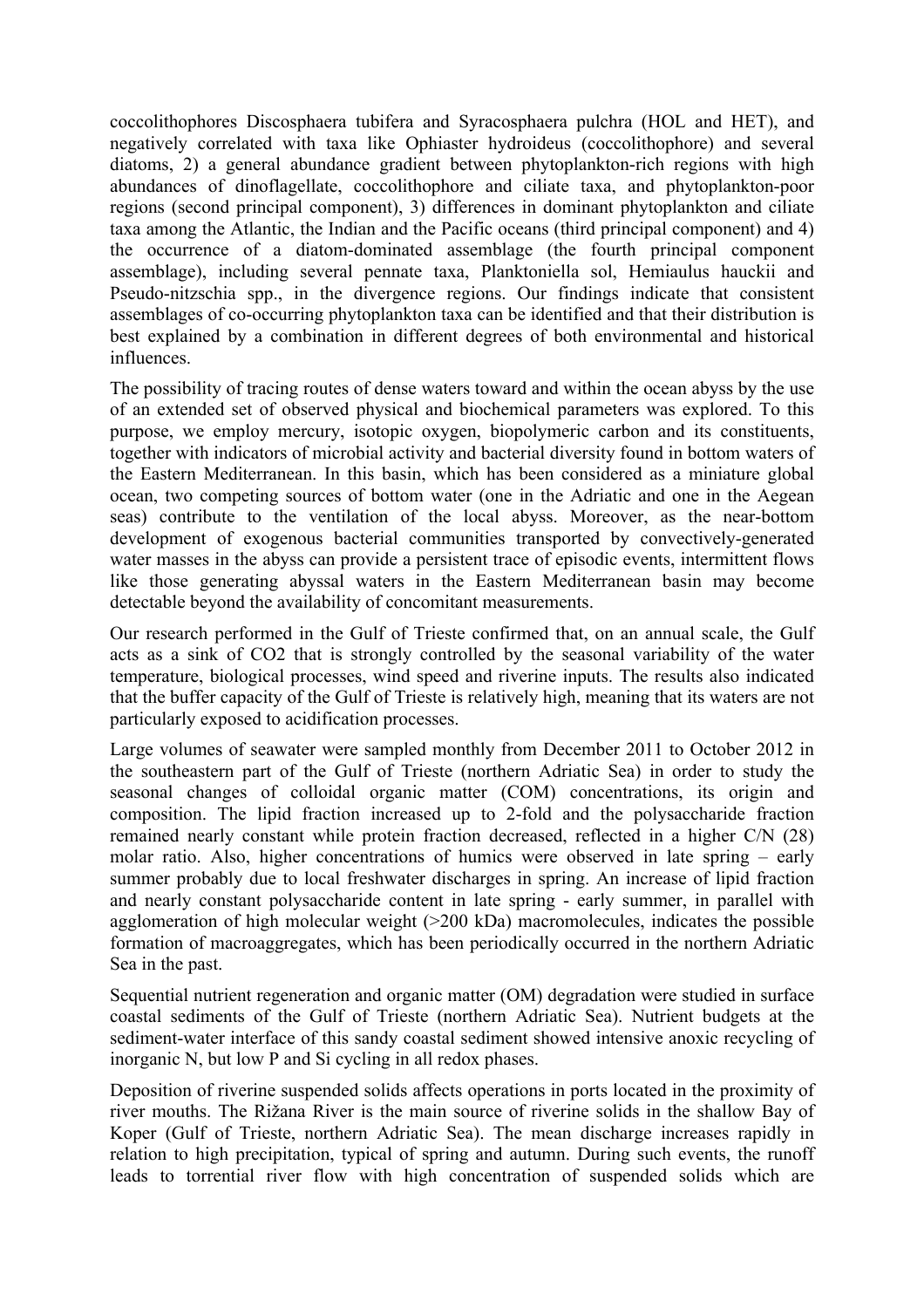consequently deposited in the port zone. The regression model was found to be a useful tool to estimate TSS and SOM concentrations from turbidity data in rivers and the coastal sea, thus providing an evaluation of riverine TSS and SOM input and deposition into the small bay, which in turn affects local port activities. Less than 50 % of the introduced TSS settles within the second port basin during mean river flow conditions.

The potential link between the microbial dynamics and the environmental parameters was investigated in a semi-enclosed and highly dynamic coastal system (Gulf of Trieste, northern Adriatic Sea, NE Mediterranean Sea). Our comprehensive 2-year time-series study showed that despite the shallowness of this area, there was a significant difference between the surface and the bottom bacterial community structure. The bottom bacterial community was more diverse than the surface one and influenced by sediment re-suspension. The surface seawater temperature had a profound effect on bacterial productivity, while the bacterial community structure was more affected by freshwater-borne nutrients and phytoplankton blooms. Phytoplankton blooms caused an increase of Gammaproteobacteria (Alteromonadaceae, SAR86 and Vibrionaceae) and shift in dominance from SAR11 to Rhodobacteraceae taxon at the surface. Our results propose the importance of the water mass movements as drivers of freshwater-borne nutrients and of allochthonous microbial taxa. This study emphasizes the prediction power based on association networks analyses that are fed with long-term measurements of microbial and environmental parameters. These interaction maps offer valuable insights into the response of marine ecosystem to climate- and anthropogenic-driven stressors.

Between January 30th and February 4th we collected the first turbulence observations in the Gulf of Trieste under different wind forcing and water column structure. The vertical profiles of the turbulence kinetic energy dissipation rates showed that the presence near the sea floor of different water masses, inflowing from the open sea, can prevent the complete mixing of the water column. This dumping effect is enhanced when these masses present higher suspended sediment concentrations. Coupled and uncoupled circulations in the northern Adriatic are predominantly wind-driven and show no significant mesoscale differences.

Based on the stable isotope compositions of carbon and oxygen for shells and soft tissues, invasive serpulids (Ficopomatus enigmaticus) in the Krka estuary (Croatia) were proven to be excellent environmental indicators of salinity and sources of particulate and dissolved nutrients, and can be therefore be used as proxies for water circulation in a permanently stratified microtidal estuary.

## *New publications (published or in press)*

- BRATKIČ, Arne, VAHČIČ, Mitja, KOTNIK, Jože, OBU, Kristina, BEGU, Ermira, MALCOLM, E., WOODWARD, S., HORVAT, Milena. Mercury presence and speciation in the South Atlantic Ocean along the 40°S transect. Global biogeochemical cycles, ISSN 1944-9224, [in press] 2015, 10 str., doi: 10.1002/2015GB005275.
- RUBINO, Angelo, BENSI Manuel, HAINBUCHER Dagmar, ZANCHETTIN Davide, MAPELLI Francesca, OGRINC Nives, MARCHETTO Davide, BORIN Sara, CARDIN Vanessa, FAJON Vesna, HORVAT Milena, TARICCO Carla, BALDI Franco. Biogeochemical, isotopic and bacterial distributions trace oceanic abyssal circulation. PloS ONE, ISSN 1932-6203, 2016, vol. 11, 0145299-1-0145299-12. doi: 10.1371/journal.pone.0145299
- KRISTAN, Urška, PLANINŠEK, Petra, BENEDIK, Ljudmila, FALNOGA, Ingrid, STIBILJ, Vekoslava. Polonium-210 and selenium in tissues and tissue extracts of the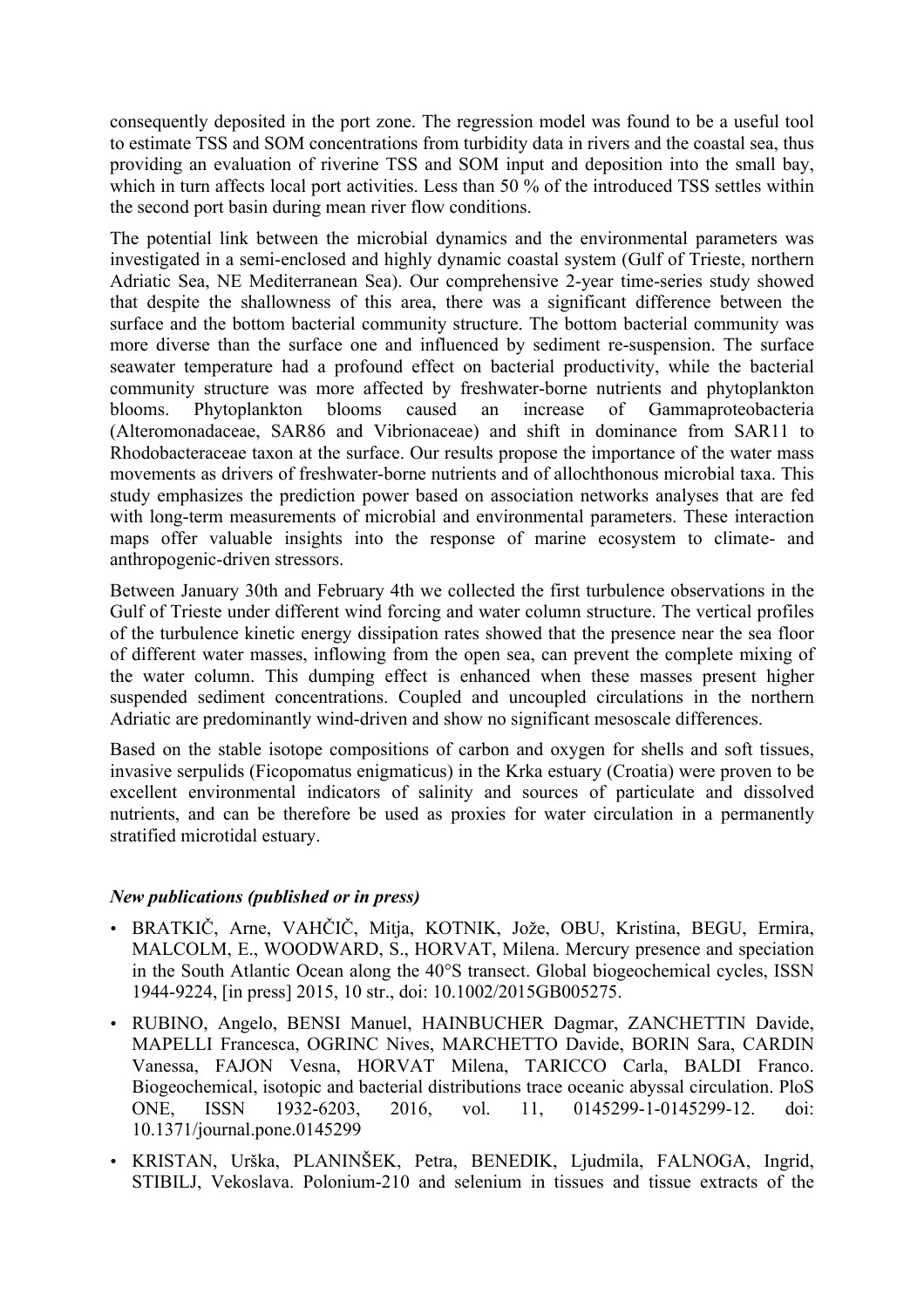mussel Mytilus galloprovincialis (Gulf of Trieste). Chemosphere, ISSN 0045-6535, 2015, vol. 119, 231-341.

- ŽVAB ROŽIČ, Petra, DOLENEC, Tadej, LOJEN, Sonja, KNIEWALD, Goran, DOLENEC, Matej. Use of stable isotope composition variability of particulate organic matter to assess the anthropogenic organic matter in coastal environment (Istra Peninsula, Northern Adriatic). Environmental earth sciences, ISSN 1866-6280, 2015, vol. 73, 3109- 3118, doi: 10.1007/s12665-014-3606-x.
- KOMAR, Darja, DOLENEC, Matej, LAMBAŠA, Živana, SANJA SLAVICA, Matešić, LOJEN, Sonja, KNIEWALD, Goran, VRHOVNIK, Petra, DOLENEC, Tadej, ROGAN ŠMUC, Nastja. Geochemical characterization and environmental status of Makirina Bay sediments (northern Dalmatia, Republic of Croatia). Geologia Croatica, ISSN 1330-030X, 2015, vol. 68, 79-92, doi: 10.4154/gc.2015.06.
- KOMAR, Darja, DOLENEC, Tadej, DOLENEC, Matej, VRHOVNIK, Petra, LOJEN, Sonja, LAMBAŠA, Živana, KNIEWALD, Goran, ROGAN ŠMUC, Nastja. Physicochemical and geochemical characterization of Makirina Bay peloid mud and its evaluation for potential use in balneotherapy (N Dalmatia, Republic of Croatia). Indian journal of traditional knowledge, ISSN 0972-5938, 2015, vol. 14, 5-12.
- KOTNIK, Jože, HORVAT, Milena, OGRINC, Nives, FAJON, Vesna, ŽAGAR, Dušan, COSSA, Daniel, SPROVIERI, Francesca, PIRRONE, Nicola. Mercury speciation in the Adriatic Sea. Marine pollution bulletin, ISSN 0025-326X, 2015, vol. 96, 136-148, doi: 10.1016/j.marpolbul.2015.05.037.
- AVIČIĆ HAMER, Dijana, BARIŠIĆ, Delko, ŠIMUNAC, Brigita, PETRINEC, Branko, ŠTROK, Marko. 137Cs distribution in the northern Adriatic Sea. Journal of radioanalytical and nuclear chemistry, ISSN 0236-5731, [in press] 2016, 12 str., doi: 10.1007/s10967-016- 4727-3.
- ŠTROK, Marko, BAYA, Pascale Anabelle, HINTELMANN, Holger. The mercury isotope composition of Arctic coastal seawate. Comptes rendus, Géoscience, ISSN 1631-0713, 2015, vol. 347, iss. 7-8, 368-376, doi: 10.1016/j.crte.2015.04.001.
- LIČER, Matjaž, SMERKOL, Peter, FETTICH, Anja, RAVDAS, Michalis, PAPAPOSTOLOU, Alexandros, MANTZIAFOU, Anneta, STRAJNAR, Benedikt, CEDILNIK, Jure, JEROMEL, Maja, JERMAN, Jure, PETAN, S., MALAČIČ, Vlado, SOFIANOS, Sarantis. Modeling the ocean and atmosphere during an extreme bora event in northern Adriatic using one-way and two-way atmosphere-ocean coupling. Ocean Science, ISSN 1812-0784, 2016, vol. 12, 71-86, doi: 10.5194/os-12-71-2016.
- FALCIERI, Francesco Marcello, KANTHA, Lakshmi, BENETAZZO, Alvise, BERGAMASCO, Andrea, BONALDO, Davide, BARBARIOL, Francesco, MALAČIČ, Vlado, SCLAVO, Mauro, CARNIEL, Sandro. Turbulence observations in the Gulf of Trieste under moderate wind forcing and different water column stratification. Ocean Science, ISSN 1812-0784, 2016, vol. 12, 433-449, doi: 10.5194/os-12-433-2016.
- ESTRADA, Marta, DELGADO, Maximino, BLASCO, Dolores, LATASA, Mikel, CABELLO, Ana Maria, BENITEZ-BARRIOS, Verónica, FRAILE-NUEZ, Eugenio, MOZETIČ, Patricija, VIDAL, Monteserrat. Phytoplankton across Tropical and Subtropical Regions of the Atlantic, Indian and Pacific Oceans. PloS one, ISSN 1932-6203, 2016, e0151699, str. 1-29. doi: 10.1371/journal.pone.0151699.
- KLUN, Katja, ŠKET, Primož, FALNOGA, Ingrid, FAGANELI, Jadran. Variation in colloidal organic matter composition and aggregation in coastal waters (Gulf of Trieste,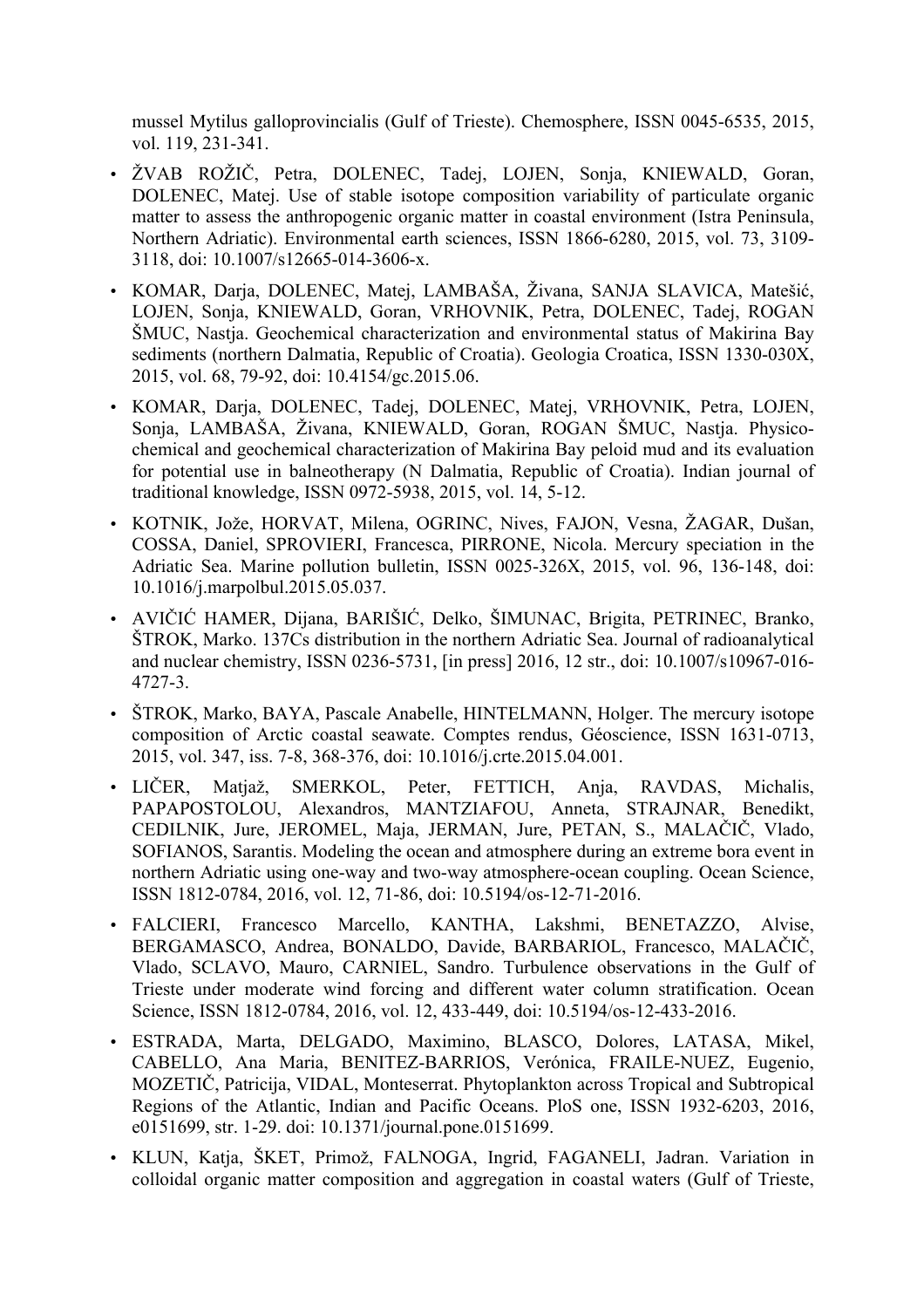Northern Adriatic Sea). Geomicrobiology journal, ISSN 0149-0451, Vol. 32, iss. 7. doi: 10.1080/01490451.2014.943855.

- TINTA, Tinkara, VOJVODA, Jana, MOZETIČ, Patricija, TALABER, Iva, VODOPIVEC, Martin, MALFATTI, Francesca, TURK, Valentina. Bacterial community shift is induced by dynamic environmental parameters in a changing coastal ecosystem (northern Adriatic, northeastern Mediterranean Sea) - a 2-year time-series study. Environmental microbiology, ISSN 1462-2912, 2015, vol. 17, 3581-3596, doi: 10.1111/1462-2920.12519.
- TAMŠE, Samo, OGRINC, Nives, WALTER, Lynn M., TURK, Daniela, FAGANELI, Jadran. River sources of dissolved inorganic carbon in the Gulf of Trieste (N Adriatic): stable carbon isotope evidence. Estuaries and coasts, ISSN 1559-2723, 2015, vol. 38, 151- 164, doi: 10.1007/s12237-014-9812-7.
- GLAVAŠ, Neli, ROGAN ŠMUC, Nastja, DOLENEC, Matej, KOVAČ, Nives. The seasonal heavy metal signature and variations in the microbial mat (petola) of the Sečovlje Salina (northern Adriatic). Journal of soils and sediments, ISSN 1439-0108, 2015, vol. 15, iss. 12, str. 2359-2368, doi: 10.1007/s11368-015-1273-5.
- SOCZKA-MANDAC, Rok, FAGANELI, Jadran. Deposition of riverine suspended solids into a shallow bay (Bay of Koper, Gulf of Trieste, nothern Adriatic Sea). Journal of soils and sediments, ISSN 1439-0108, 2015, vol. 15, issue 12, str. 2433-2442, doi: 10.1007/s11368-015-1146-y.
- KORON, Neža, OGRINC, Nives, METZGER, Eduard, RIEDEL, Bettina, FAGANELI, Jadran. The impact of induced redox transitions on nutrient diagenesis in coastal marine sediments (Gulf of Trieste, northern Adriatic Sea). Journal of soils and sediments, ISSN 1439-0108, 2015, vol. 15, no. 12, str. 2443-2452, doi: 10.1007/s11368-015-1215-2.
- TAHERI, Mehrshad, GREGO, Mateja, RIEDEL, Bettina, VINCX, Magda, VANAVERBEKE, Jan. Patterns in nematode community during and after experimentally induced anoxia in the northern Adriatic Sea. Marine environmental research, ISSN 0141- 1136, 2015, vol. 110, 110-123, doi: 10.1016/j.marenvres.2015.08.004.
- GOLLASCH, Stephan, DAVID, Matej, FRANCÉ, Janja, MOZETIČ, Patricija. Quantifying indicatively living phytoplankton cells in ballast water samples recommendations for Port State Control. Marine pollution bulletin, ISSN 0025-326X, 2015, 1-8, doi: 10.1016/j.marpolbul.2015.09.037.

## *New projects and/or funding*

• In November the IAEA BoG approved, the TC interregional project INT7019 "Supporting a Global Ocean Acidification Observing Network towards Increased Involvement of Developing States", where Slovenia is taking an active part. The objective of this project is to build ocean acidification observing capacity and connect countries and regions with an interest in ocean acidification to identify the most sensitive areas and inform policy measures at domestic and inter-regional level.

## *PhD theses*

• KLUN, Katja. Composition and complexation of colloidal organic matter in coastal sea (Gulf of Trieste): doctoral dissertation. University of Ljubljana: 2016. XIII f., pp. 103 (supervisor: J. Faganeli)